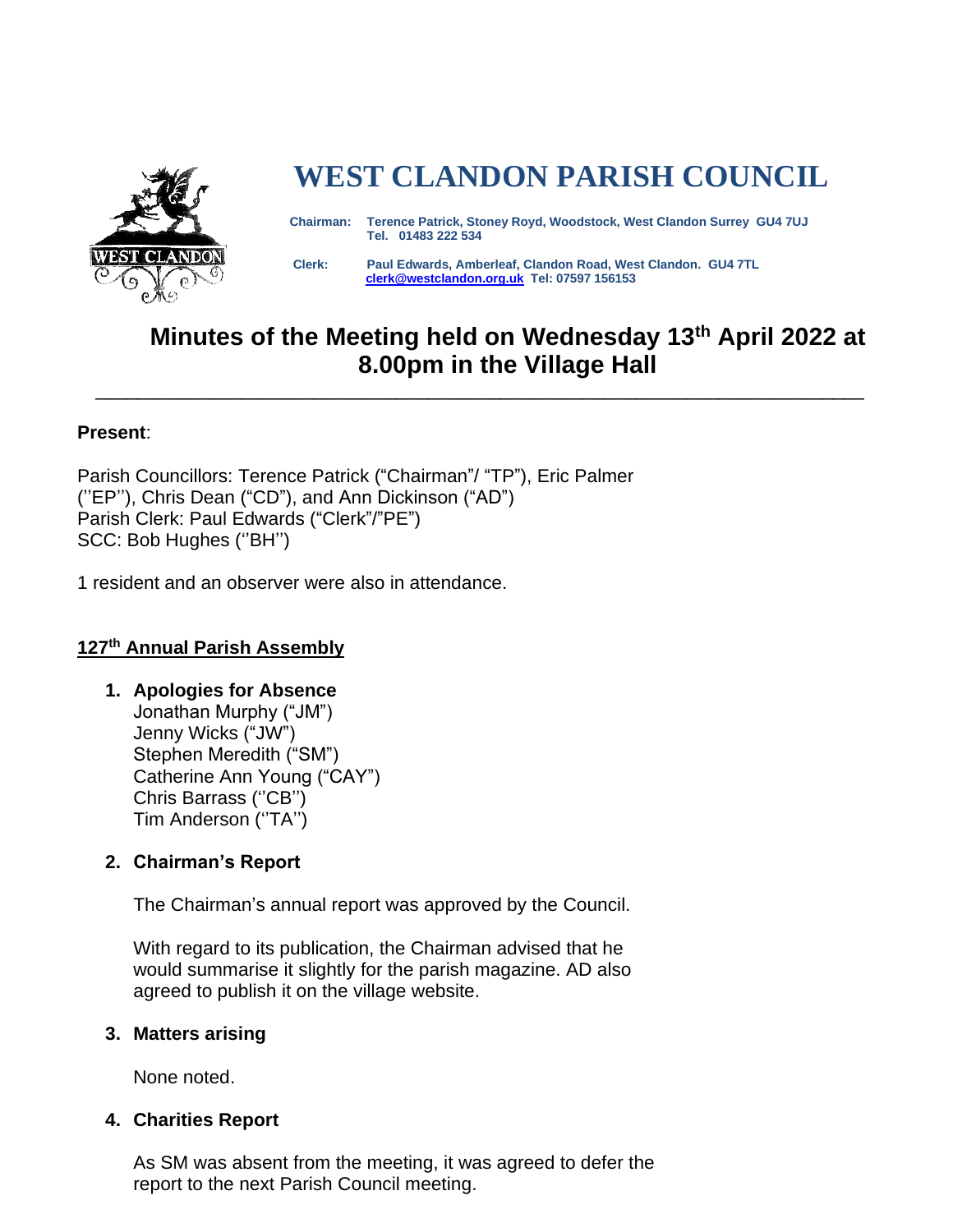# **Parish Council Meeting**

#### **Present:**

Parish Councillors: Terence Patrick ("Chairman"/ "TP"), Eric Palmer (''EP''), Chris Dean ("CD"), and Ann Dickinson ("AD") Parish Clerk: Paul Edwards ("Clerk"/"PE"). SCC: Bob Hughes (''BH'')

1 resident and an observer were also in attendance.

# **22/052 Apologies for absence**

Apologies were received from Councillors Jenny Wicks ("JW"), Steve Meredith ("SM") and Jonathan Murphy (''JM''), and GBC Councillors Tim Anderson ("TA"), Catherine Young ("CY") and Chris Barrass ("CB").

# **22/053 Declarations of interest**

The Chairman declared that he was an Honorary Alderman of the Borough of Guildford and member of the Village Hall Management Committee. CD is a member of the Village Hall Management Committee. EP is the Chairman of the East and West Clandon Residents Association (EWCRA). JW is an Honorary Alderman of the Borough of Guildford.

#### **22/054 Confirmation of the Minutes of the meeting held on March 9 th 2022**

The minutes were approved without any amendments.

# **22/055 Matters arising from the meeting on March 9th 2022**

CD updated the meeting on the AONB Boundary Review webinar that he had attended, which had described the next stages of the review though without much clarity on timescales.

# **22/056 Council Correspondence Sent and Received**

The Clerk raised some of the items of correspondence received for council consideration:

- A247 safety scheme The meeting discussed the case for undertaking a new safety review to replace the 2007 report and requested the Clerk to investigate the cost of such an exercise.
- Waterfields road access issue this is impeding bin collections and is a potential risk to access by emergency services. The Clerk noted that a resident had raised it as a fault with Surrey Highways and that he had sent a follow-on note to both GBC and SCC; BH asked the Clerk to forward him the note.

The Chairman referred to a request for a £300 grant from Kent Surrey Sussex (KSS) Air Ambulance charity. CD proposed that the Council support this and AD seconded it.

#### **22/057 Policies and Procedures**

As JM was absent, it was agreed to defer the discussion on the draft Standing Orders to the next meeting.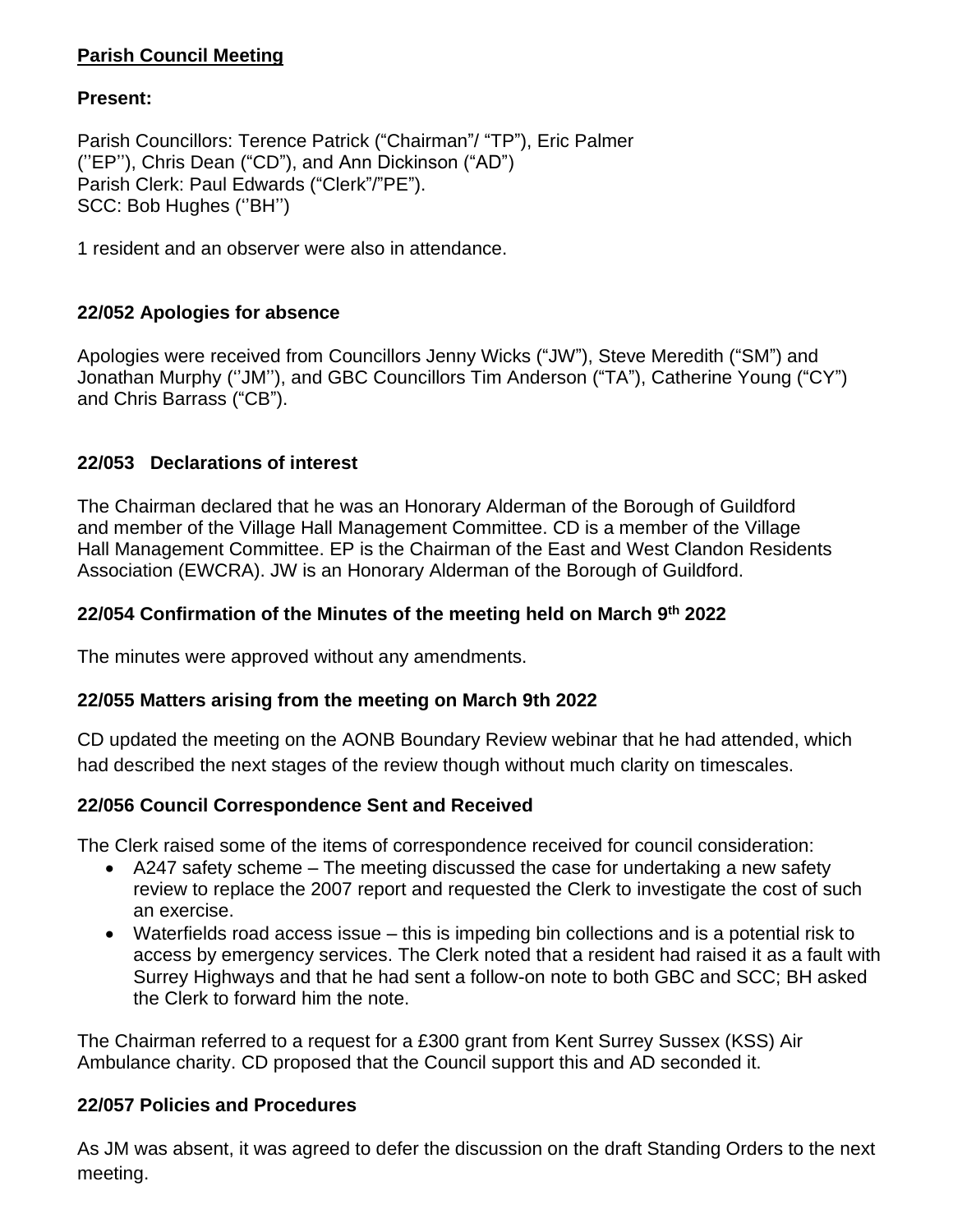Re the Risk Management Policy, CD agreed to try to rework the annual risk review to bring it in line with a Risk Register as described in his draft policy. The Clerk commented that this was good timing as the annual risk review was overdue.

# **22/058 Neighbourhood Plan Referendum Review**

The Chairman thanked all involved in the creation and development of the Neighbourhood Plan as well as the publicisation of the plan and its referendum. He proposed a modest event to be held shortly to express the Council's gratitude for residents' efforts and noted that he would liaise with JM to agree who should be invited. CD queried what parish council powers would cover such an event and the Clerk referred to the Localism Act 2011 (Schedule 9 – Neighbourhood Planning) and agreed to send out an email confirming this.

The meeting agreed that the old Neighbourhood Plan website could be formally closed down now.

# **22/059 Planning Matters**

AD and EP registered their interests in items on this month's planning applications list.

Unfortunately, JM was absent from the meeting and not able to provide any comments on the latest planning applications and rulings. The meeting reviewed the list and did not consider that any items needed action from the Council at this point in time.

#### **22/060 Financial Matters and Approvals**

The Clerk referred to Annex C in the papers relating to the payments made since the last meeting totaling £12,768 and the meeting approved these.

# **22/061 Use of Horticultural Funds**

The Clerk reported that he had undertaken some renovative pruning of the shrubbery bed in front of the village hall and requested some funds to purchase compost to mulch around the plants, which was approved by the meeting. EP noted that he had obtained a quote of £175 for removing the pile of prunings plus strimming the bank between the Recreation Ground and the A247 and this was also approved.

With regard to the grass banks at the car park entrance, EP proposed that the remaining metal post be removed (as it duplicated his new blue sign and was no easy to see) and also the Clerk agreed to investigate filling in the hole left by another removed post.

# **22/062 Garlick's Arch and other Local Plan updates**

CD updated the meeting on GBC's recent debate on whether to formally review the Local Plan. The Plan itself will not now be reviewed but the related Development Management Policies will.

# **22/063 Recreation Ground, Playground and Car Park**

EP provided an update:

• There are no outstanding faults in the playground area; all repairs have now been made.